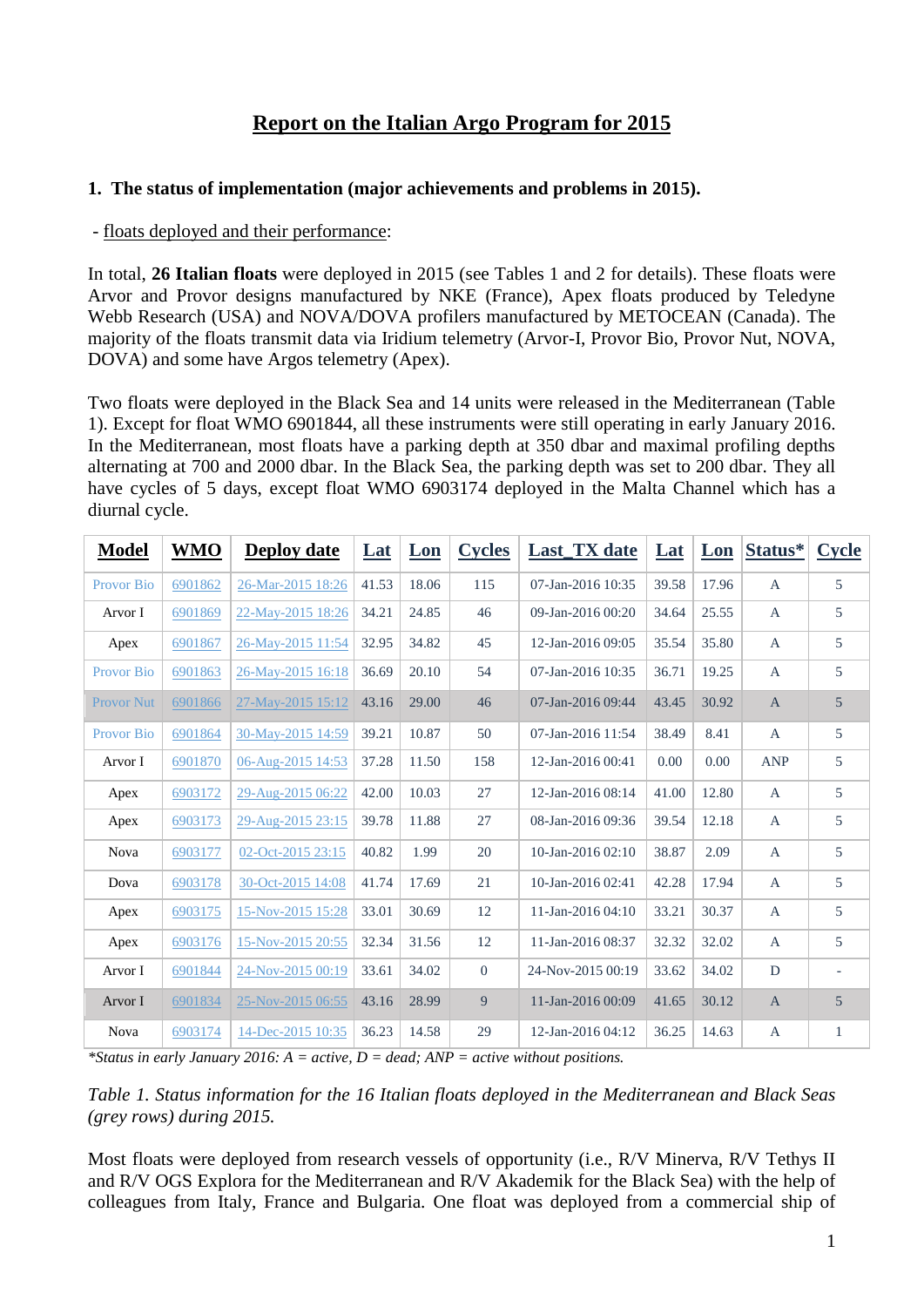opportunity in the Levantine basin with the help of a Cypriot colleague. Three floats were deployed from boats of opportunity (M/Y Alegria and M/Y Morning Glory) with the help of the International Seakeeper Society.

Three floats equipped with biogeochemical and optical sensors (Provor Bio) were deployed in the southern Adriatic, northern Ionian and southern Tyrrhenian Sea. The Provor Bio is a Provor CTS 4 with Iridium global telephone network (RUDICS) for data telemetry and a GPS receiver for position. It measures at 1 dbar vertical resolution not only temperature and salinity (Sea-Bird CTD) but also irradiance at three wavelengths (412 nm, 490 nm, 555 nm), fluorescence of colored dissolved organic matter, fluorescence of chlorophyll-a, backscattering coefficient (530nm) and attenuation coefficient (660 nm).

One NOVA float equipped with SBE 63 optical dissolved oxygen sensor (also called DOVA) was deployed in the southern Adriatic in late October 2015.

One Provor Nut float was deployed in the western Black Sea (WMO 6901866). The Provor Nut float is a Provor Bio float with additional sensors: an Aanderaa optode oxygen sensor and a SUNA nitrate sensor. The firmware of this float was modified to be able to measure (and also transmit to the satellite) simultaneously nitrate and hydrogen sulphide concentrations.

One Provor Nut WMO 6901865 deployed in the southern Adriatic on 18 February 2014 was recovered at sea by French collaborators during a cruise on the R/V Tethys II. The float appeared in excellent condition after 15 months at sea. This float was sent back to the manufacturer (NKE) for refurbishing and it will be re-deployed in 2016.

Ten Italian floats were deployed in the South Pacific and the Pacific sector of the Southern Ocean (Table 2) with the help of Italian colleagues onboard the South Korean R/V Araon. These floats included 5 Arvor floats from NKE and 5 Apex floats from Teledyne Webb Research. All the floats were programmed to cycle between the surface and 2000 dbar every 10 days and to drift at the parking depth of 1000 dbar. Out of the ten floats deployed in the Southern Ocean, seven units were still operational in January 2016.

| <b>Model</b> | <b>WMO</b> | <b>Deploy date</b> | <u>Lat</u> | <u>Lon</u> | <b>Cycles</b> | Last_TX date           | <u>Lat</u> | Lon       | Status*        | Cycle |
|--------------|------------|--------------------|------------|------------|---------------|------------------------|------------|-----------|----------------|-------|
| Apex         | 6901875    | 03-Jan-2015 02:27  | $-51.01$   | 163.01     | 38            | 09-Jan-2016 02:01      | $-50.81$   | 190.29    | A              | 10    |
| Arvor I      | 6901843    | 03-Jan-2015 06:50  | $-52.01$   | 163.18     | 37            | 09-Jan-2016 23:59      | $-50.27$   | $-162.46$ | $\overline{A}$ | 10    |
| Arvor I      | 6901841    | 03-Jan-2015 11:05  | $-53.01$   | 163.05     | 37            | $10$ -Jan-2016 00:05   | $-52.98$   | $-171.05$ | A              | 10    |
| Arvor I      | 6901840    | 03-Jan-2015 20:50  | $-55.00$   | 162.85     | 37            | 09-Jan-2016 23:57      | $-51.06$   | $-158.03$ | $\overline{A}$ | 10    |
| Apex         | 6901871    | 04-Jan-2015 00:00  | $-56.00$   | 162.79     | $\Omega$      | $04$ -Jan-2015 $00:00$ | 0.00       | 0.00      | D              |       |
| Apex         | 6901872    | 04-Jan-2015 09:29  | $-58.01$   | 162.69     | 38            | 10-Jan-2016 12:37      | $-60.29$   | 185.54    | $\overline{A}$ | 10    |
| Apex         | 6901873    | 04-Jan-2015 19:47  | $-60.01$   | 162.59     | 15            | 26-May-2015 05:22      | $-64.59$   | 182.36    | D              | 10    |
| Apex         | 6901874    | 06-Jan-2015 01:14  | $-61.01$   | 157.31     | 36            | 12-Jan-2016 07:58      | $-63.35$   | 189.37    | $\overline{A}$ | 10    |
| Arvor I      | 6901842    | 06-Jan-2015 09:42  | $-62.00$   | 158.48     | 16            | 17-Jun-2015 09:36      | $-64.27$   | 173.38    | D              | 10    |
| Arvor I      | 6901838    | 06-Jan-2015 18:16  | $-63.00$   | 159.69     | 36            | $03$ -Jan-2016 00:09   | $-64.81$   | $-173.25$ | $\overline{A}$ | 10    |

*\*Status in early January 2016: A = active, D = dead; ANP = active without positions.*

*Table 2. Status information for the 10 Italian floats deployed in the Southern Ocean during 2015.*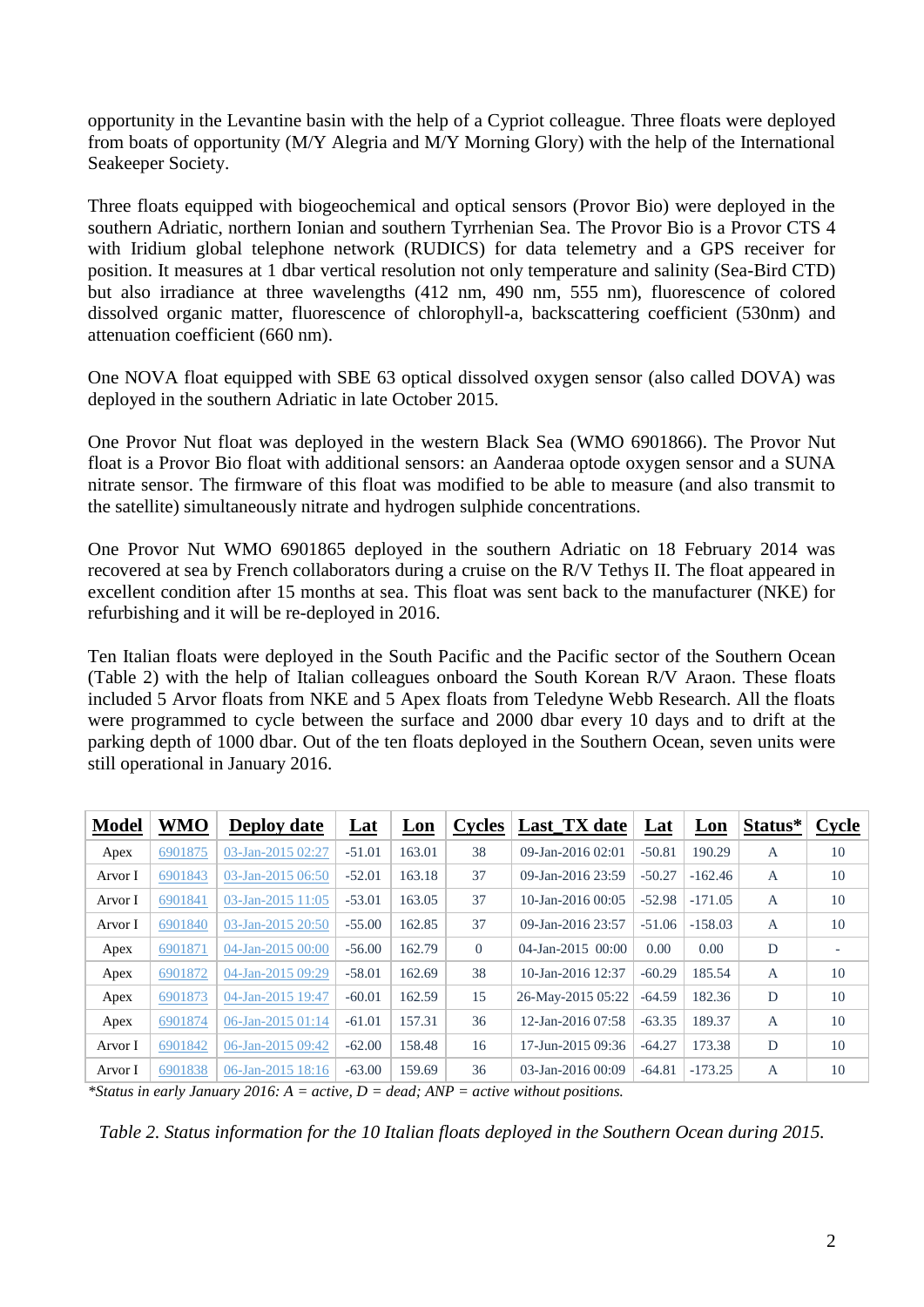Since 18 February 2012, a total of 81 Italian floats have been deployed. In less than 4 years, they have provided about 7000 CTD profiles. The temporal evolution of the number of active floats is shown in Fig. 1 with weekly resolution, along with the annual numbers of float deployments and float deaths for the period 2012-2015. It is seen that after the significant increase in float population in 2012-2014, the network tends to stabilize around 50 active instruments.



*Figure 1. Temporal evolution of the number of active floats with weekly resolution and histogram of the annual float deployments and losses.*

- technical problems encountered and solved

Float WMO 6901870 deployed in the Tyrrhenian Sea on 6 August 2015 suffered a malfunction from the beginning. It cycled, collected profile data and transmitted the data correctly but unfortunately there was a problem with the GPS and no positions for the profiles are available.

Float WMO 6901834 was deployed on 24 November 2015 from a commercial container ship transiting between Limassol in Cyprus and Haifa in Israel. Unfortunately the float stopped functioning right after deployment and no data are available from it. The cause of this failure has still to be investigated.

Float WMO 6901871 failed right after deployment for reasons still to be investigated.

## - status of contributions to Argo data management (including status of pressure corrections, technical files, etc)

The data management for the Italian float was done by the Coriolis GDAC. Metadata and data are available through the Coriolis web site in near real-time.

- status of delayed mode quality control process

The delayed mode quality control (DMQC) of the Mediterranean physical data provided by the Italian floats was done for 27 floats (16 D-files sent to Coriolis, 11 D-files not yet sent). OGS will continue this activity in 2016 and beyond as part of the Copernicus CMEMS and MOCCA projects. Note that OGS is responsible for the DMQC of all the floats operated in the Mediterranean Sea. The temperature and salinity data of 178 Mediterranean floats (over a total of 282 floats; 210 dead and 72 alive floats) have been quality controlled following the standard Argo procedure, covering the period 2000-2015.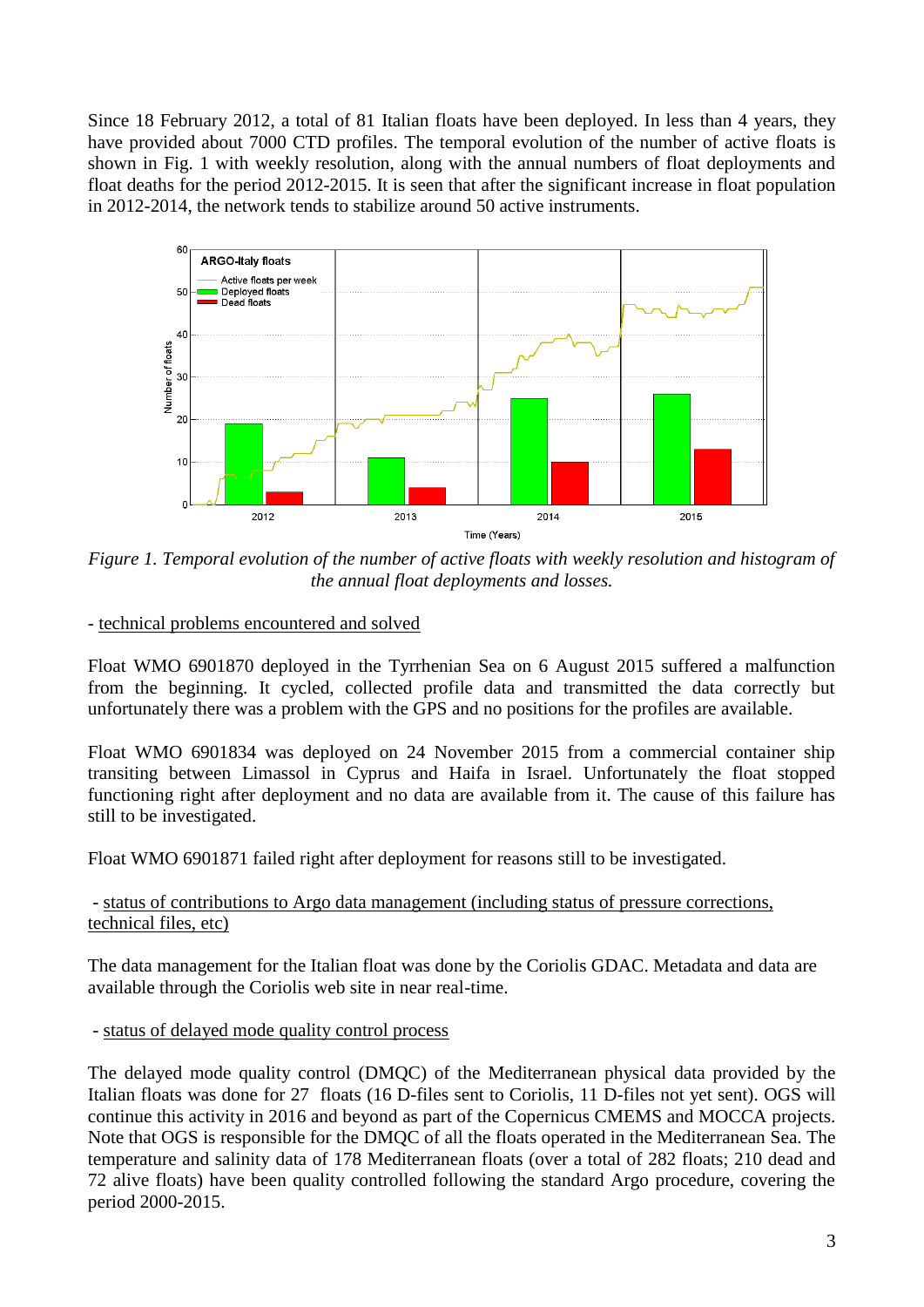#### **2. Present level of and future prospects for national funding for Argo including a summary of the level of human resources devoted to Argo.**

The Italian Ministry of Research has provided funding to buy 22 floats in 2015, including 5 instruments with dissolved oxygen sensors and 2 deep floats (4000 dbar). In addition, the Italian human resources per year devoted to Argo-Italy amounts to about 50 man-months for technical, administrative and scientific personnel involved in the project in 2015. It is expected that the same level will be maintained in 2016, including the procurement of 12 additional standard floats and 3 floats with biogeochemical/optical sensors. The Italian Ministry of Research is committed to provide funding in order to sustain the Italian contribution to Argo beyond 2016 as founding member of the Euro-Argo Research Infrastructure Consortium. In addition to the Italian national funding, OGS has funding from EC (CMEMS, MOCCA) and ONR (CINEL) projects for several activities related to Argo.

## **3. Summary of deployment plans (level of commitment, areas of float Deployment, low or high resolution profiles) and other commitments to Argo (data management) for the upcoming year and beyond where possible.**

The Italian deployment plans are detailed in Table 3. The main areas of interest are the Mediterranean and Black seas and the Southern Ocean.

| Year |          | Floats with T/S  | Floats with biogeochemical sensors | Total            |    |
|------|----------|------------------|------------------------------------|------------------|----|
|      | Quantity | Area             | Quantity                           | Area             |    |
| 2016 | 15       | Mediterranean    |                                    | Mediterranean    | 35 |
|      |          | <b>Black Sea</b> |                                    | <b>Black Sea</b> |    |
|      | 15       | Southern Ocean   |                                    |                  |    |
| 2017 | 15       | Mediterranean    |                                    | Mediterranean    | 35 |
|      | 2        | <b>Black Sea</b> |                                    | <b>Black Sea</b> |    |
|      | 15       | Southern Ocean   |                                    |                  |    |

*Table 3. Italian float deployment plans for 2016-2017.*

OGS is committed to carry out the DMQC on all the Argo floats of the Mediterranean Sea as part of the Copernicus CMEMS and MOCCA projects over the next years.

The website for the Italian contribution to Argo (Argo-Italy) was improved and upgraded [\(http://argoitaly.ogs.trieste.it/](http://argoitaly.ogs.trieste.it/) ). The link to the Mediterranean & Black Sea Argo Centre (MedArgo) is<http://nettuno.ogs.trieste.it/sire/medargo/>